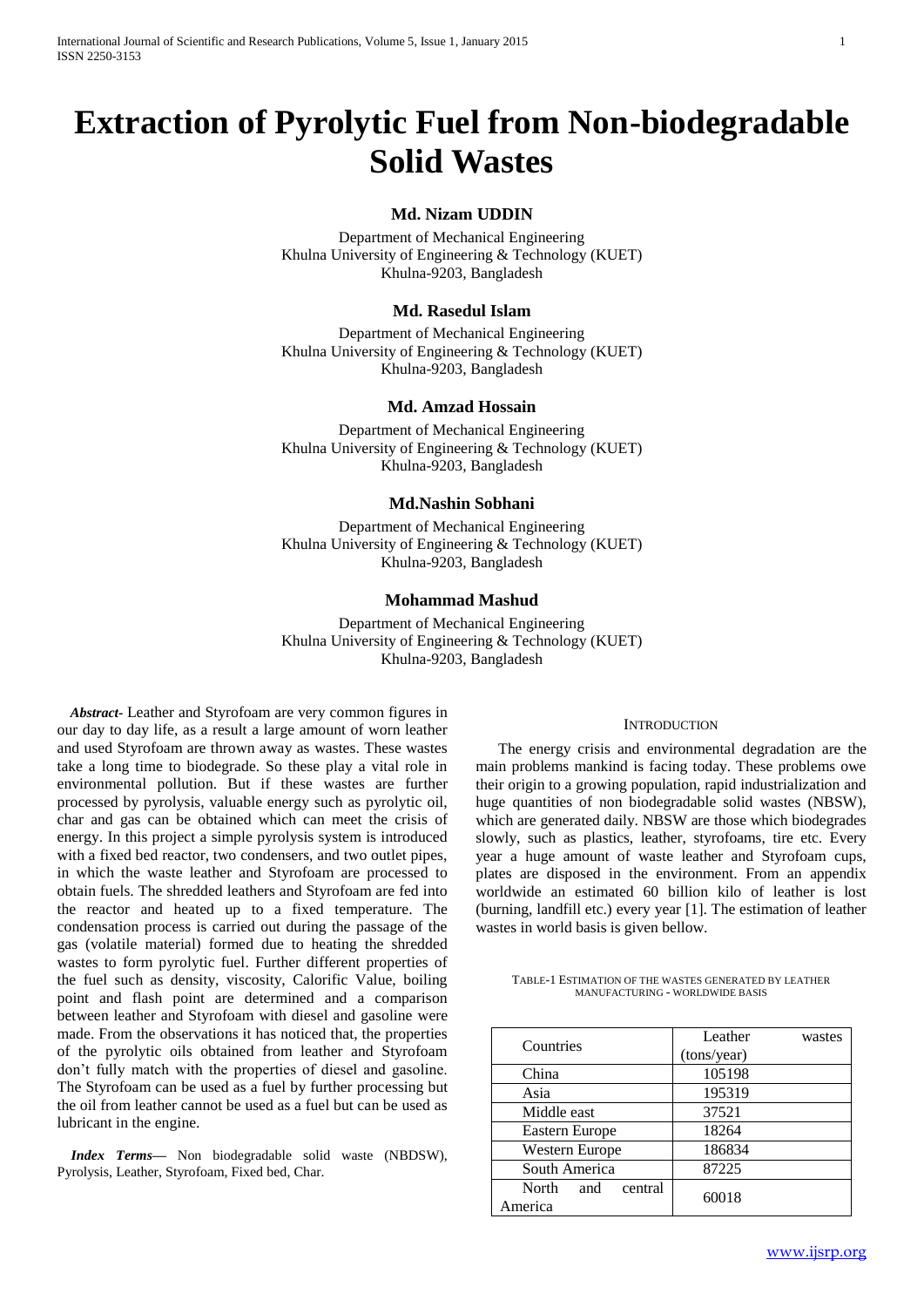| Rest of the world | 115277 |
|-------------------|--------|
| total             | 805606 |

On the other hand, Styrofoam is mostly uneconomical to recycle or otherwise to process. As waste material, it exists in massive quantities, is environmentally useless and can be lethal to any bird or sea creature that swallows significant amounts. Weight based the volume of Styrofoam is approximately 50 times that of municipal solid waste. U.S. Environmental Protection Agency (EPA) states: each year Americans throw away 25,000,000,000 Styrofoam cups. Even 500 years from now, the foam coffee cup one used this morning will be sitting in a landfill [2].So if the worn leather and Styrofoam can be converted into useful energy sources by appropriate technologies, the energy crisis as well as the environment pollution will be sorted to some manner. Thermal conversion involves the use of a wide range of thermal decomposition processes Such as pyrolysis and gasification to decompose waste materials into smaller molecules that can be used as energy source or inputs for the synthesis of new materials, e.g. Hydrocarbon wastes are decomposed to produce syngas  $(H<sub>2</sub>+CO)$ ; the syngas can be used as a fuel directly. [3] In pyrolysis process waste materials are heated and cracked in the absence of oxygen into smaller molecules. While thermal conversion shows advantages in dealing with a wide variety of wastes of a hydrocarbon nature (e.g. used tires [4] and plastic wastes [5]), and recovering both the energy and chemical value of the wastes [6]. Although thermal conversion techniques

have recently shown potential as an environmentally friendly waste disposal method [7], such practice is yet to become popular.

#### **PYROLYSIS**

Pyrolysis liquefaction is a non-combustion heat treatment that catalytically (chemically) decomposes waste material by applying heat, directly or indirectly to the waste material in an oxygen free environment. It is an endothermic reaction which requires an input of energy that is typically applied indirectly through the walls of the reactor in which the waste material is fed into. Pyrolysis liquefaction occurs under pressure and at operating temperature of about 400ºc to 900ºc The basic phenomena that take place during pyrolysis are [8]:

- Heat transfer from a heat source, leading to an increase in temperature inside the fuel
- Initiation of pyrolysis reactions due to this increased temperature, leading to the release of volatiles and the formation of char;
- Out flow of volatiles, resulting in heat transfer between the hot volatiles and cooler unpyrolysed fuel;
- Condensation of some of the volatiles in the cooler parts of the fuel to produce tar
- Auto- catalytic secondary pyrolysis reactions due to these interactions.

Fig. 1 shows the simple pyrolysis system where leather and Styrofoam can be pyrolysed easily, and the volatile material easily condensed in the condenser



Here, **A**: Outer Cylinder **B**: Inner Cylinder **C** and **D**: Condensers **E** and **F**: Outlet Pipes

Figure 1.0 Simple pyrolysis system

Pyrolysis oil is a complex mixture of chemicals resulting from the thermal decomposition of biomass. The types and amounts of each chemical may vary widely depending on the thermal process used. Pyrolysis oil is also known as bio-crude, bio-oil or bio-leum. [9]. Typical industrial applications of pyrolysis oil as a fuel is in boilers, furnaces, hot water generators, hot air generators, thermal fluid heater, electric generators, diesel pumps etc. The gas product is termed synthesis gas, shortened to syngas. It is generally composed of carbon dioxide, carbon monoxide, methane, hydrogen and twocarbon hydrocarbons in varying proportions. In this report it is often referred to as the gas product and generally re-used in plant [10-11].Char is the solid material that remains after light gases (e.g. coal gas) and tar have been driven out or released from a carbonaceous material during the initial stage of combustion i.e. Pyrolysis [12]. Generally char is used in rubber industry, plastic industry, paints, inks etc. Figure 2.0 shows the as prepared pyrolysis system.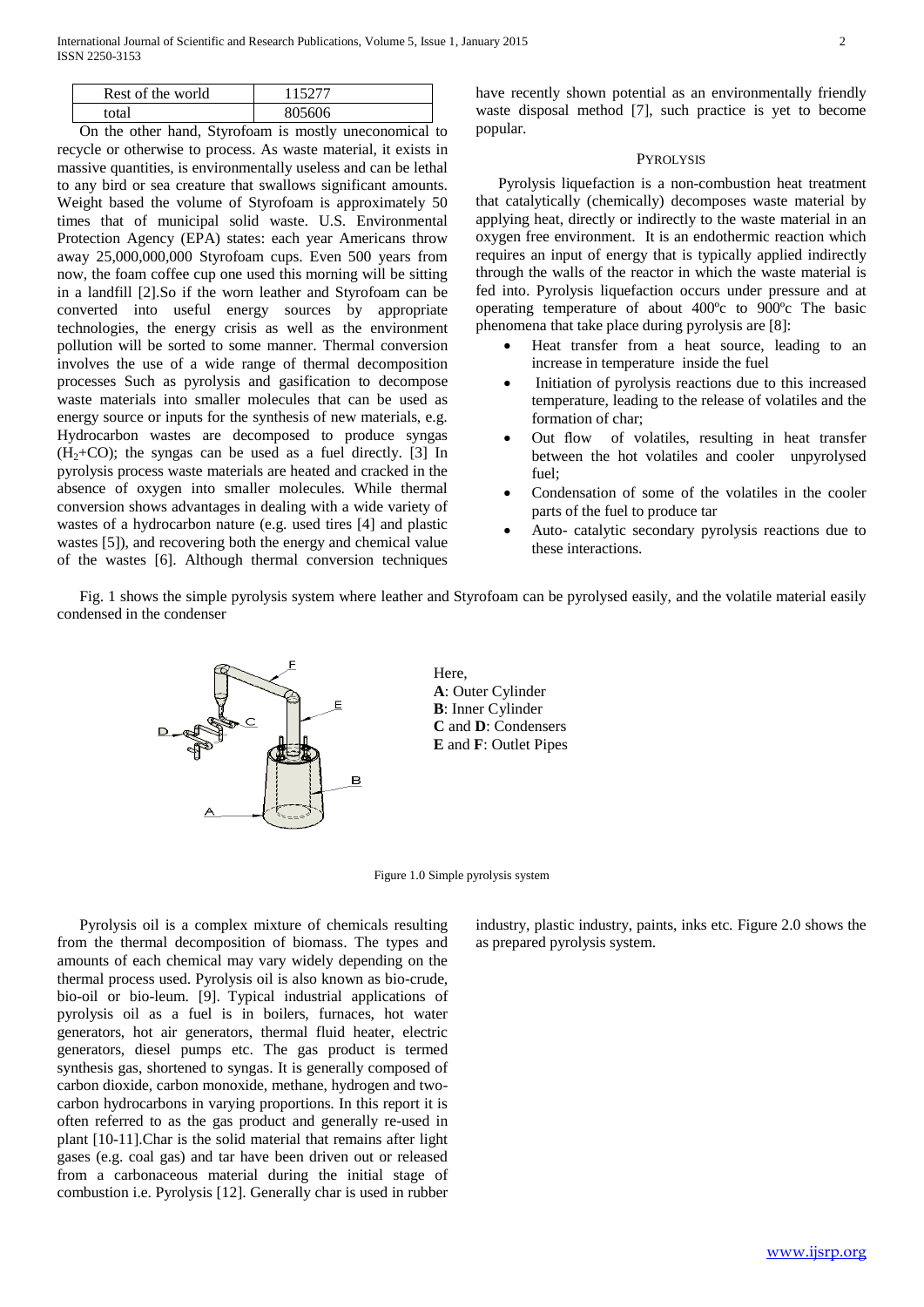

Figure 2.0 As prepared pyrolysis system

#### **EXPERIMENTAL**

## **3.1 Pyrolysis of Leather**

In leather pyrolysis process worn leathers were collected from different places and after removing dust they were shredded into small rectangular pieces of about 0.5 inch. Those shredded leathers were placed into the reactor and then the system was ready for the pyrolysis process. The total system was placed on the kerosene stove and heat was supplied to the reactor. For a fixed feed volume of 250 gm of shredded leather, the experiment was carried out up to a temperature of about 800 °c. In each experiment the flaring of the white vapor from the condenser pipe started at a temperature of about 250ºc. So the volatile material began to form at this temperature. At a certain fixed temperature the white vapor with high volatile content was passed through the condensers and get condensed into liquid oil in the collector by means of gravitational force. The uncondensed gases were passed through the condenser flared to the atmosphere. But as the temperature increased from 450ºc to 600ºc, the precedence time of the condensed oil decreased i.e. as the temperature increases the more pyrolytic oil from leather condensed can be obtained within a decreasing time. At a temperature of about 700 ºc the white vapor stopped to flare. The heating process was carried out for an hour or more. The absence of white vapor indicates that the reaction was over and the worn leather totally converted into pyrolytic oil, char and gas. So the stove was turned off and the oil from the collector was collected in the beaker and weighed. After cooling down the system the char from the reactor was collected and then weighed. The weight of the gas flared to the atmosphere was found by subtracting the weight of the char and oil from the total weight of the worn leather.



Figure 3.0 Pyrolysis of leather; (A) shredded leather wastes, (B) pyrolytic oil from leather, (C) char

## **3.2 Pyrolysis of Styrofoam**

At first the used plates, cups etc of Styrofoam were collected from different places and then after removing dust shredded them into small pieces of about 0.25 inch. The shredded Styrofoam of about 50 gm then placed into the rector and the reactor placed on the stove. The reactor temperature was increased up to 500°c. About 10 minutes the Styrofoam started to melt down. The Temperature of the reactor was measured with a temperature recorder to be 250 °c. After about 15 minutes the Styrofoam started to evaporate when the temperature of the reactor was at  $330^{\circ}$ c. Five minutes later the reactor temperature was 360 °c and the first drop of condensed vapor was collected at 60 ºc. The temperature of the condensed vapor increased quickly from 60ºc to 131 ºc. The pyrolysis system continued for 80 minutes and stopped when the temperature of the condensing vapor dropped to 70 ºc while the reactor temperature was above  $450^{\circ}$ c. Thus the liquid obtained from pyrolysis process was 37 gm, which was a 70% yield to liquid. The volatile material that was not condensing by a water cooling condenser at room pressure was not collected. The leftover was 8 gm of a high viscous dark material in the bottom of the reactor. So the amount of volatile material that was not condensed was 6 gm.



Figure 4.0 Pyrolysis of Styrofoam waste; (a) Shredded Styrofoam plates, (b) pyrolytic oil from Styrofoam

#### RESULTS AND DISCUSSION

Table 2.0 shows the different product produced during the pyrolysis of leather: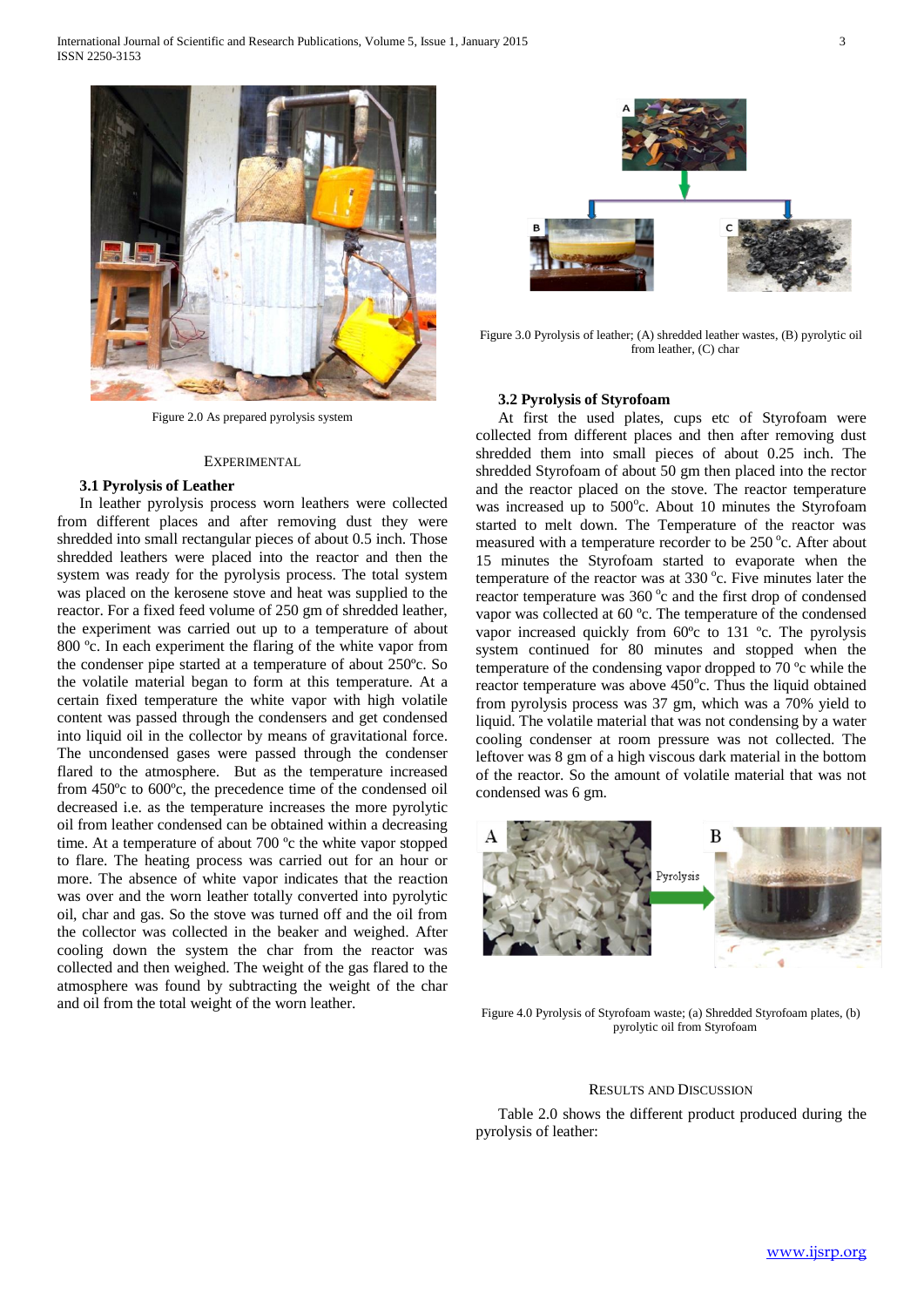## TABLE 2.0 PRODUCT OF PYROLYSIS OF LEATHER

The amount of liquid, solid and uncondensed vapor produced during pyrolytic conversion of waste Styrofoam is shown in table 3.0.

| Observation no | Product yield<br>Liquid (oil)<br>(gm) | Solid (char)<br>(gm) | Gas<br>(gm) | Residence time<br>(min) |
|----------------|---------------------------------------|----------------------|-------------|-------------------------|
| 01             | 203                                   | 29                   | 18          | 83                      |
| 02             | 195                                   | 32                   | 23          | 80                      |
| 03             | 216                                   | 22                   | 12          | 73                      |
| 04             | 207                                   | 31                   | 12          | 78                      |

#### TABLE 3.0 PRODUCT OF PYROLYSIS OF STYROFOAM

| Observation<br>no | Liqud<br>(oil)<br>(gm) | Product yield<br>Solid<br>(char)<br>(gm) | Gas<br>(gm) | Residence<br>time<br>(min) |
|-------------------|------------------------|------------------------------------------|-------------|----------------------------|
| 01                | 42                     | 3                                        |             | 55                         |
| 02                | 45                     | 2                                        | 3           | 62                         |
| 03                | 39                     |                                          | 6           | 57                         |
| 04                | 42                     |                                          | 6           | 66                         |

TABLE 4.0 PHYSICAL PROPERTIES OF PYROLYTIC OIL DERIVED FROM LEATHER & STYROFOAM

|                                    | <b>Extracted Oil</b> |           | Diesel    |              |
|------------------------------------|----------------------|-----------|-----------|--------------|
|                                    | Leather              | Styrofoam |           | Gasoline     |
| Density $(\rho)$                   | 1010.6               | 854       | 820-850   | 719-780      |
| Kinematic<br>Viscosity (cSt)       | 1.69                 | 4.63      | $2 - 4.5$ | $1.95 - 3.3$ |
| Gross Calorific<br>value $(MJ/kg)$ | 28.63                | 39.38     | $44 - 46$ | 43.2         |
| Boiling point<br>(°C)              | 102                  | 148       | 180-360   | 100-400      |
| Flash point<br>(°C)                | 36                   | 52        | $53 - 80$ | N/A          |

Different properties of pyrolytic oil extracted from leather and Styrofoam like Kinematic viscosity, Gross calorific value, boiling point, flash point etc were determined in the laboratory. The oil produced from the leather was brown in colour with an acidic smell. It reacts with skin and acrid smell for a few days. It stored in an air tight bottle but its colour or physical properties didn't change. The oil produced from the Styrofoam was less dense than the oil from leather. It also posses acidic odor and react with human skin.

#### **CONCLUSION**

Leather and Styrofoam is an important new alternative transportation fuel. It can be produced from any kind of waste leather and Styrofoam. This technique has extended to allow pyrolytic fuel production from different non bio degradable solid wastes. Adherence to a quality standard is essential for proper performance of the fuel in the engine and will be necessary for widespread use of these fuels, obtained from leather and Styrofoam. But between these two the fuel from Styrofoam is better than the fuel from leather. Because it possesses good calorific value which ranges between the diesel